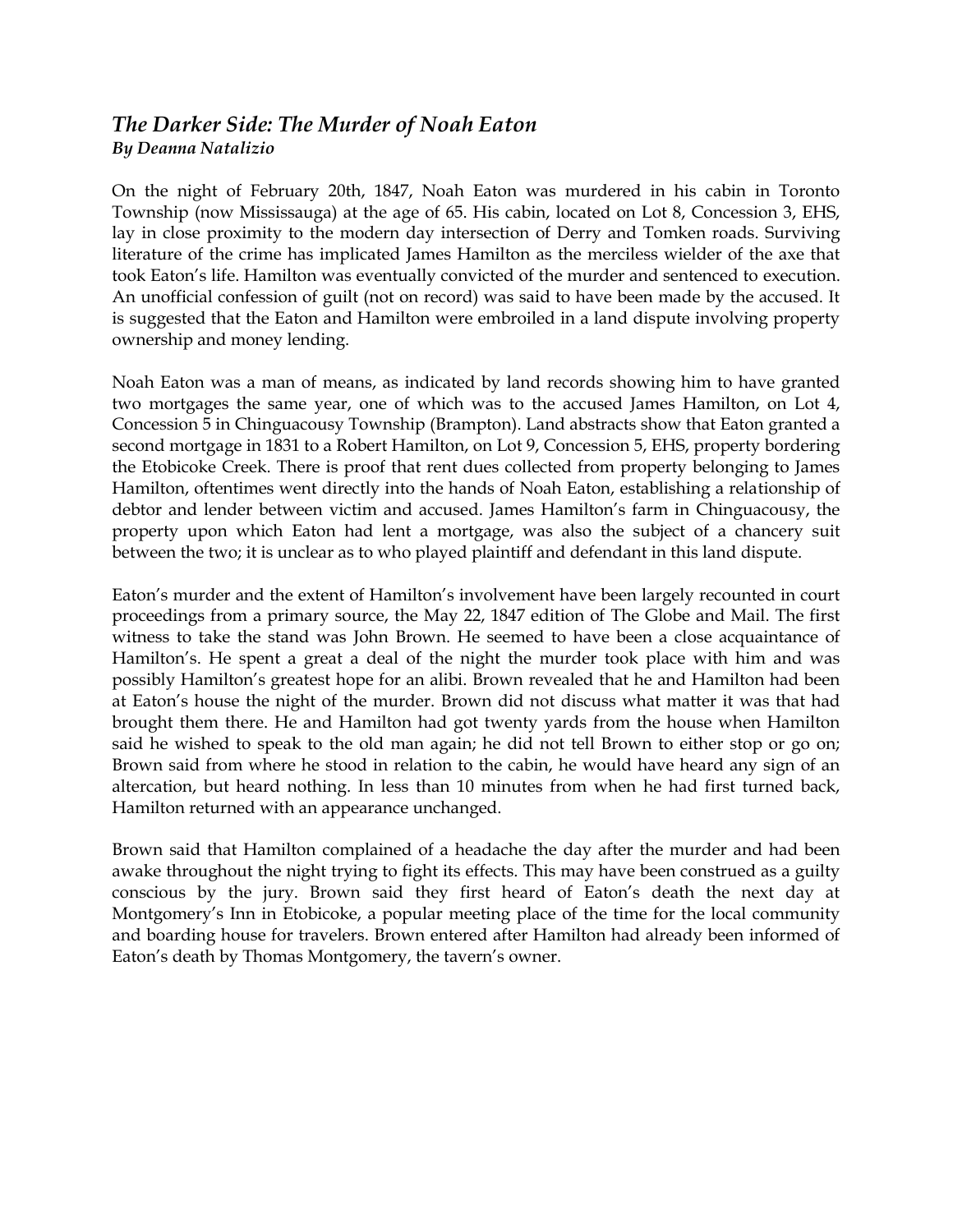Brown said Hamilton was first made aware of Eaton's murder at the toll gate of the Humber River. Brown remarked to Hamilton that it was strange the old man had been murdered, and they having been there the night before. Hamilton never answered; he contended he was ill with a headache and muffled up. He muttered something Brown did not understand. Brown afterwards pressed him several times, but Hamilton gave no intelligible answer.



Patrick Lappin was the first person to find Eaton's slain body. He was a neighbour of Eaton's and testified to living on the same lot. Lappin walked across to Eaton's house on Sunday at about noon and found Eaton lying with his head to the door and feet pointed towards the middle of the floor. A knife lay on the floor to the right of the body; Lappin pulled the door shut and called other neighbours.

David Peregrine, another neighbour of Eaton's, and was called by Lappin at about one o clock on Sunday to attend at the crime scene. After finding Eaton on the floor, Lappin made a search to check for missing fortune. There was a truck unlocked, with the key still in it. He found several denominations of money, as well as some gold and silver. He saw a frying pan lying on the sticks; on the fire was a back log not burnt through. Lappin, who had visited Eaton prior to the murder, testified that he was preparing a fire on the hearth with the intention of roasting potatoes. Eaton's corpse was frozen stiff and cold. The murder weapon was four feet from body: Eaton's own axe. Peregrine then testified that the perpetrator inflicted multiple blows to the head; a deep cut across jaw, and one more behind his ear more than two inches deep. The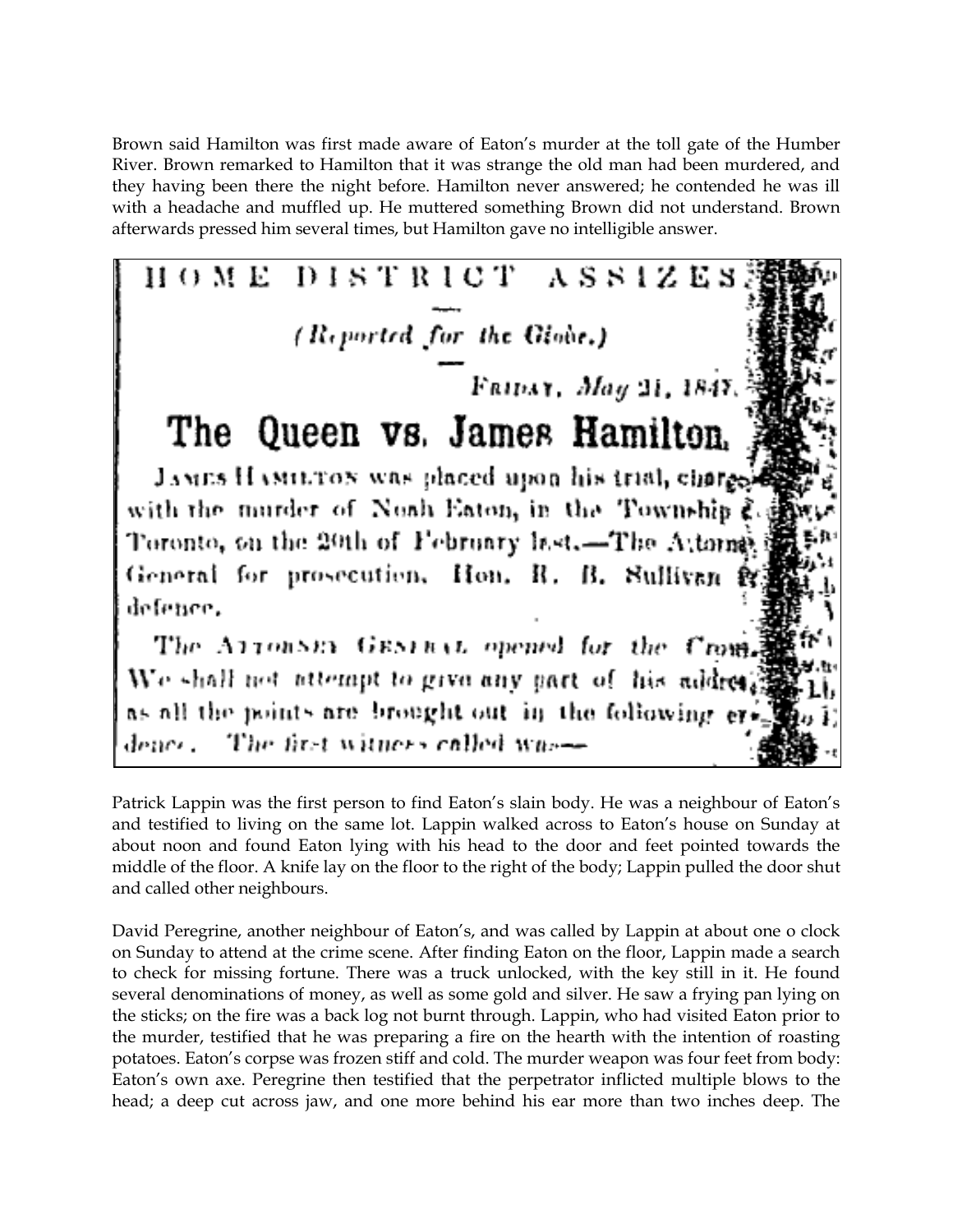furniture was not upset; clothes in the trunk were not disturbed, the cabin was virtually untouched. A common table knife (which may have been used in self-defence) was dropped on Eaton's frock coat (a common component of daytime dress).

Duggan, esq., Coroner of Canada West, corroborated the injuries sustained to Eaton's body. Peregrine's testimony illuminated money transactions between the deceased and the accused. It lends itself to reasonable cause for murder; could this have been a simple case of a business deal gone wrong?

In his testimony, Peregrine said he rented a piece of property from Hamilton. He was oftentimes told by James Hamilton to pay his rent fees to Eaton instead, suggesting that Hamilton owed Eaton money and was willing to give up his rent collection to him. Peregrine was given strict orders by Hamilton to not pay Eaton directly any longer after the 1st of January, 1847.

A Mr. Trotier testified to Hamilton commenting days after the murder that the chancery suit the two were involved in would now stop. A Mr. Platt testified to Hamilton boarding at his house two weeks prior to Eaton's murder. He said Hamilton received money from Peregrine in the amount of 20 pounds and he placed it in Platt's care to give to Eaton. Hamilton told Platt with disappointment that one of his farms had been sold. Platt heard him say he could live comfortably if Eaton were dead. Hamilton spoke of plans to go into the country on Friday night; Platt lent him money, and Hamilton said he knew where to get more (from Old Man Eaton).

When James Hamilton finally took the stand, he testified to Eaton letting him some money on a mortgage upon the farm in Chinguacousy. Old Eaton was to come into town on the following Thursday to conclude the business. This was the topic of an hour discussion the night of the murder when Hamilton had visited Eaton's cabin. Hamilton said all of this was discussed in front of Brown and contrary to Brown's testimony, he never returned to the cabin to speak to Eaton privately. After leaving Eaton's on Saturday, he went out to Halliday's in Trafalgar Township, Halton County. He had some business there as there was a man named John Wilson, who owed him a dollar and a half from 6 years previous. This may be further evidence of Hamilton being in financial straits to be collecting on past due amounts from 6 years prior. On their way home on Monday, Thomas Montgomery told Hamilton that Eaton was murdered, which was the first he heard of it. Hamilton asked Montgomery to borrow one of the horses to go out to the inquest and attend the funeral.

Janet Smith was the only witness called by the defence. Her and husband Thomas lived nearly opposite Eaton's house. She saw a burst of bright light coming from his house the evening of the murder at around 9 o'clock. It was not the light of a candle; it was stronger, like a handful of wood shavings had been thrown on the fire. This was to prove that Eaton could not have been dead at the time that light was seen, and moreover that Hamilton could not have murdered him as he would have come and gone by 9pm. The prosecution dismissed this by saying that the grease from Eaton's tilted frying pan had likely fallen into the fire, causing the burst of a flame, and reconfirming the time of death.

On May 22, 1847, after a deliberation of only twenty minutes, Chief Justice Sir John Beverley Robinson read a verdict of guilty, citing: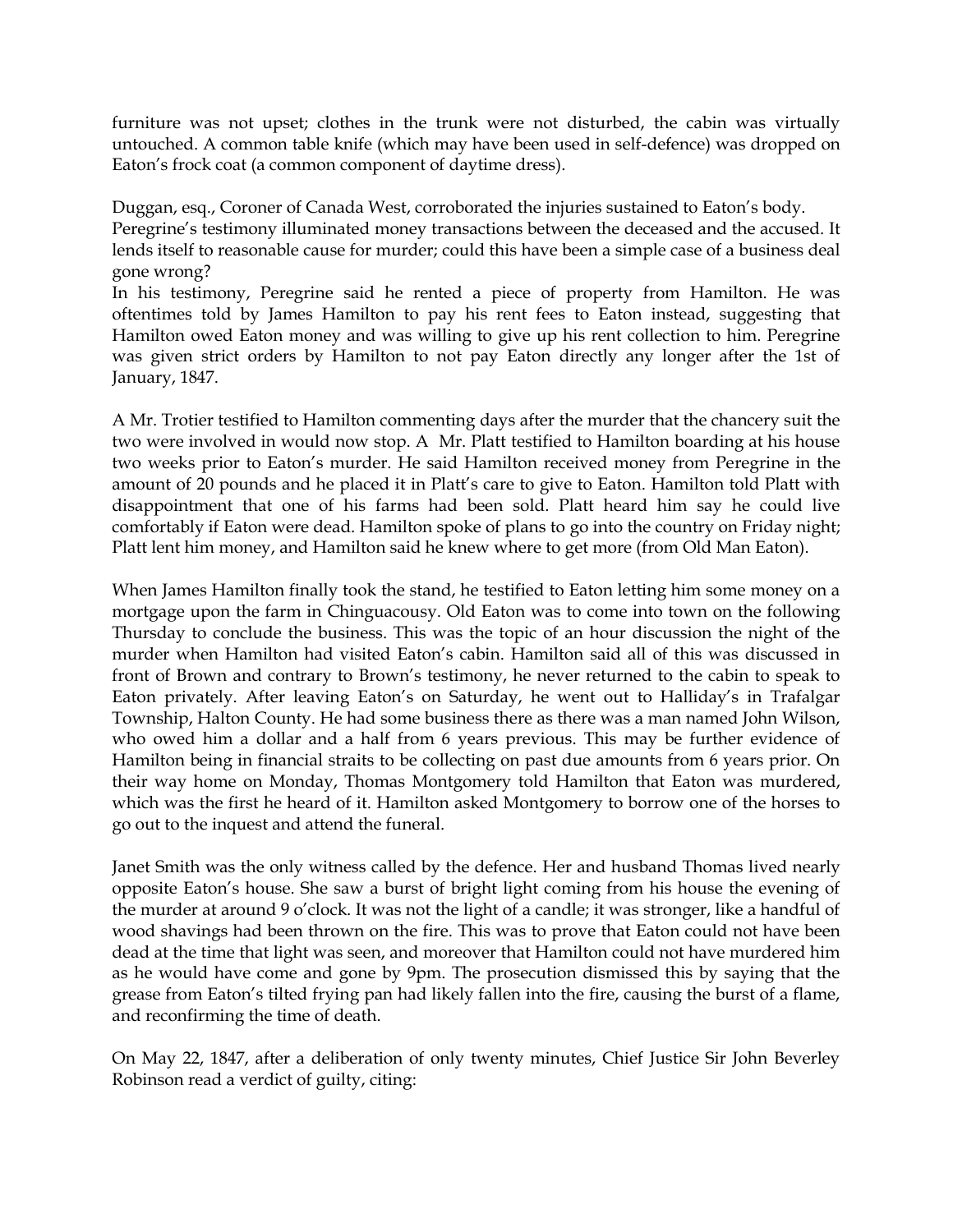"The prisoner Hamilton has not as yet made any formal confession; but in private has acknowledged himself guilty of the crime of which he is to suffer. He does not accuse any one as his accomplice. He declares that when he entered the house, he had no intention of committing the murder; but that everything being so favourable, he got quit of Brown in the way stated by evidence, he turned back, and the door being slightly open, he seized the axe, and making one step forward, struck Eaton on the back of the head, and then after two or three cuts on his neck, threw down the axe and quitted the house. He says that instead of three and a half minutes, he was not above two in committing the deed."

James Hamilton was sentenced to execution on June 22, 1847. This alleged confession, as it was not made publicly, could have been a complete fabrication or made by Hamilton under duress. There is evidence of dissenters who maligned *The Colonist* for not printing a verbatim confession:

"*The Colonist* says that a correspondent has written to him, complaining that he had not published James Hamilton's confession. Our contemporary now sees what he has brought himself to. He has imbued the minds of his readers with such a taste for horrors, that they actually expect him to publish murderers' confessions whether they have made them or not."(June 16, 1847 edition of Globe and Mail)

"Whether they had made them or not" is an interesting choice of last words. As Hamilton had not publicly confessed to anything, is this an admission that the confession was doctored? *The Colonist* may also have taken the higher road of moral propriety (as if it were in bad taste to publish any murderer's confession) to quiet those impugning the verdict.

As recorded in the Canada Death Penalty Index, "James Hamilton was hung June 22, 1847: Went to the home of Noah Eaton in Toronto Township on February 20, 1847, and killed him with an axe." Perhaps it was that simple?

Noah Eaton was laid to rest in Bethany Methodist Cemetery; Concession 6 East, Lot 4 ½, land since taken over by Pearson Airport. William Perkins-Bull was the first historian to transcribe Bethany United in the 1930's. "The cemetery contains one stone unique to the county: Noah Heaton, who was murdered Feb 20, 1847 aged 65 years. One wonders what horror story is concealed behind these brief, not to say abrupt, words."

William Britnell recorded the cemetery again in 1976, after the stones had been moved due to the expansion of the Airport grounds. The move occurred after 1956, and the surviving stones are now part of Riverside Cemetery at the intersection of Royal York Road and Lawrence Avenue. Britnell's transcript clearly identifies stone # 35 as that of Noah Heaton's; unmistakably with an H, as follows:

"Noah HEATON who ----- Feb 20, 1847 aged 65 years"

The confusion over the spelling of Eaton's surname underpins this story as he is referred to as "Eaton" in newspaper records, but "Heaton" in land abstracts and cemetery records. For the purposes of this tale, he has been referred to as Eaton. As written documentation and official birth records were either scarce or non-existent at the time of his murder, the transfer of